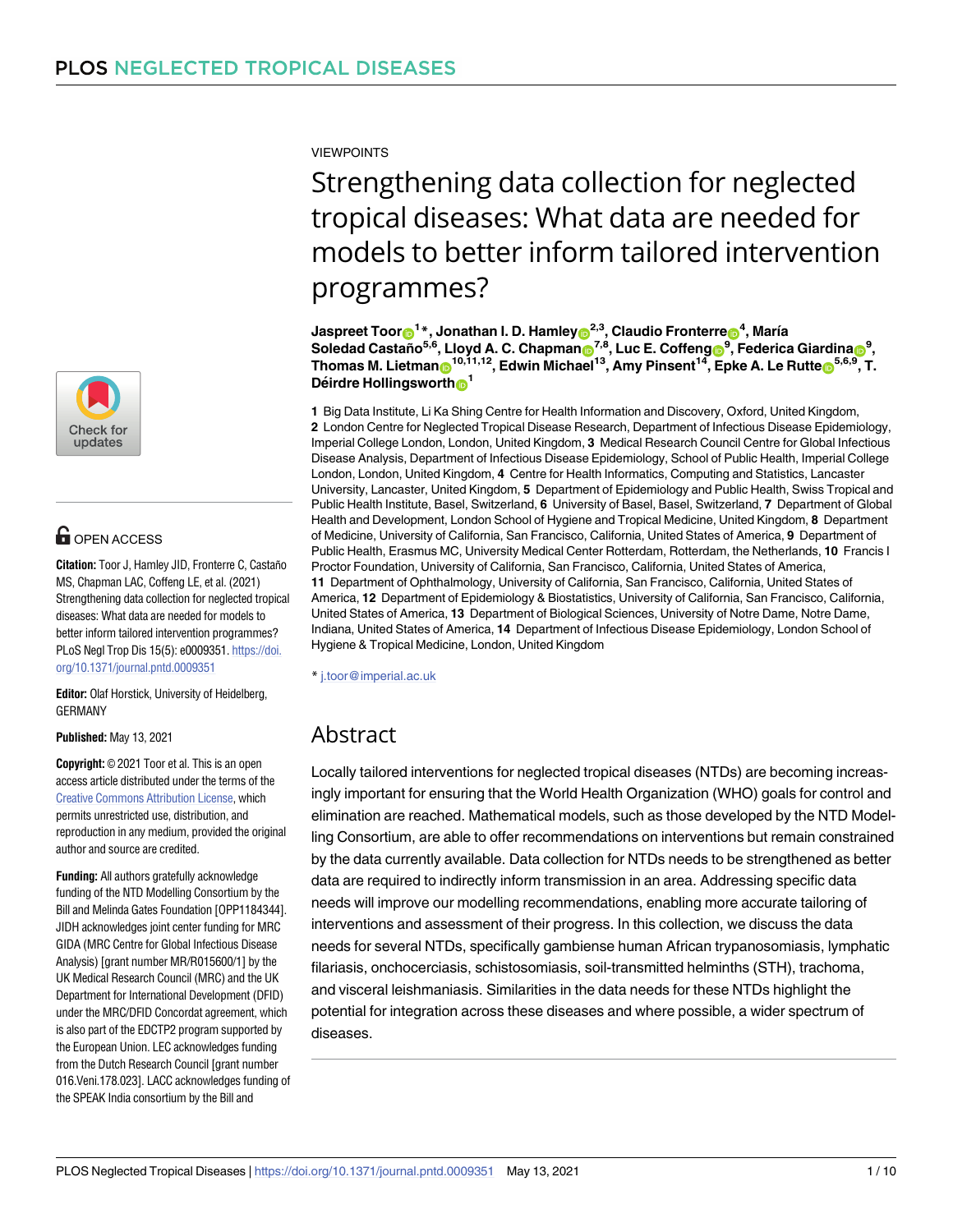<span id="page-1-0"></span>Melinda Gates Foundation [OPP1183986]. FG acknowledges funding from a European Marie Skłodowska-Curie fellowship [H2020-COFUND-2015-FP-707404]. The funders had no role in study design, data collection and analysis, decision to publish, or preparation of the manuscript.

**Competing interests:** The authors have declared that no competing interests exist.

#### **Introduction**

The neglected tropical diseases (NTDs) are a diverse group of communicable diseases identified by the World Health Organization (WHO) which predominantly affect populations living in poverty, leading to increased morbidity and mortality [\[1\]](#page-7-0). In 2012, WHO Roadmap on NTDs was developed to accelerate efforts for elimination and control whereby the diseases are no longer considered public health problems [\[1\]](#page-7-0). Disease-specific goals have been defined and set by WHO to be reached by 2020 with new Roadmap targets drafted for 2021 to 2030 [\[2\]](#page-7-0). High-quality data are needed to track progress towards the new WHO NTD Roadmap, but data challenges remain [[3](#page-7-0)]. Furthermore, WHO recognises that monitoring and evaluation (M&E) for all NTDs is weak in many countries and that the capacity for data collection should be prioritized and strengthened [\[2](#page-7-0)].

Moving forward, it is clear that there is a need to strengthen data collection and evaluation for decision-making. Mathematical models, such as those developed and investigated by the NTD Modelling Consortium [[4–6](#page-7-0)], have an important role in evaluating current data and determining remaining data gaps. These models have recently been recognised by WHO for providing information to inform strategies against NTDs [\[7,8\]](#page-8-0).

To inform the discussion on expanding data collection, we have performed focused analyses on priority data needs for 7 NTDs (gambiense human African trypanosomiasis, lymphatic filariasis, onchocerciasis, schistosomiasis, soil-transmitted helminths (STH), trachoma, and visceral leishmaniasis in the Indian subcontinent) in a special collection of papers in *PLOS Neglected Tropical Diseases* and summarised the key data requirements raised within this special NTD Modelling Consortium collection here [\[9](#page-8-0)]. These analyses address 2 main issues: Firstly, M&E needs to better inform tailoring of programmes, and secondly, key epidemiological uncertainties which are crucial for understanding the dynamics of these diseases in response to interventions and in planning for WHO control or elimination goals.

Although this collection was written prior to the current Coronavirus Disease 2019 (COVID-19) pandemic which has postponed many NTD-related activities [[10](#page-8-0)], upon their resumption, there is an opportunity to collect data which could be used to better tailor programmes, ensuring and, in some cases, accelerating progress towards WHO 2030 targets [[11](#page-8-0)].

## **Indirectly estimating transmission**

To reach WHO goals by 2030, tailoring of intervention programmes is becoming increasingly important, particularly as many of the NTDs face programmatic constraints ([Table](#page-2-0) 1). Measures of transmission in an area are required to inform model-based recommendations for tailored interventions, i.e., the frequency, coverage, and duration of interventions required. However, as disease transmission cannot be directly measured, it must be estimated indirectly from data collected in the field. In most areas, local tailoring of interventions requires more information on local transmission than current surveillance delivers.

Mathematical models have the potential to offer recommendations for locally tailored interventions but remain constrained by the data currently available. Better data will improve the quality of models and modelling recommendations in numerous ways, such as informing model parameters and assumptions, reducing uncertainty and verifying projections, thereby enabling more accurate tailoring of interventions and assessment of their progress. There are many ways to improve data collection activities to gain more information about transmission (summarised in [Fig](#page-2-0) 1 and Tables [2](#page-3-0) and [3](#page-4-0)).

## **Improving monitoring and evaluation**

To improve the outcomes and impact of NTD interventions, M&E activities are carried out to enhance performance and measure results [[2](#page-7-0)]. A vital aspect of M&E is collecting data which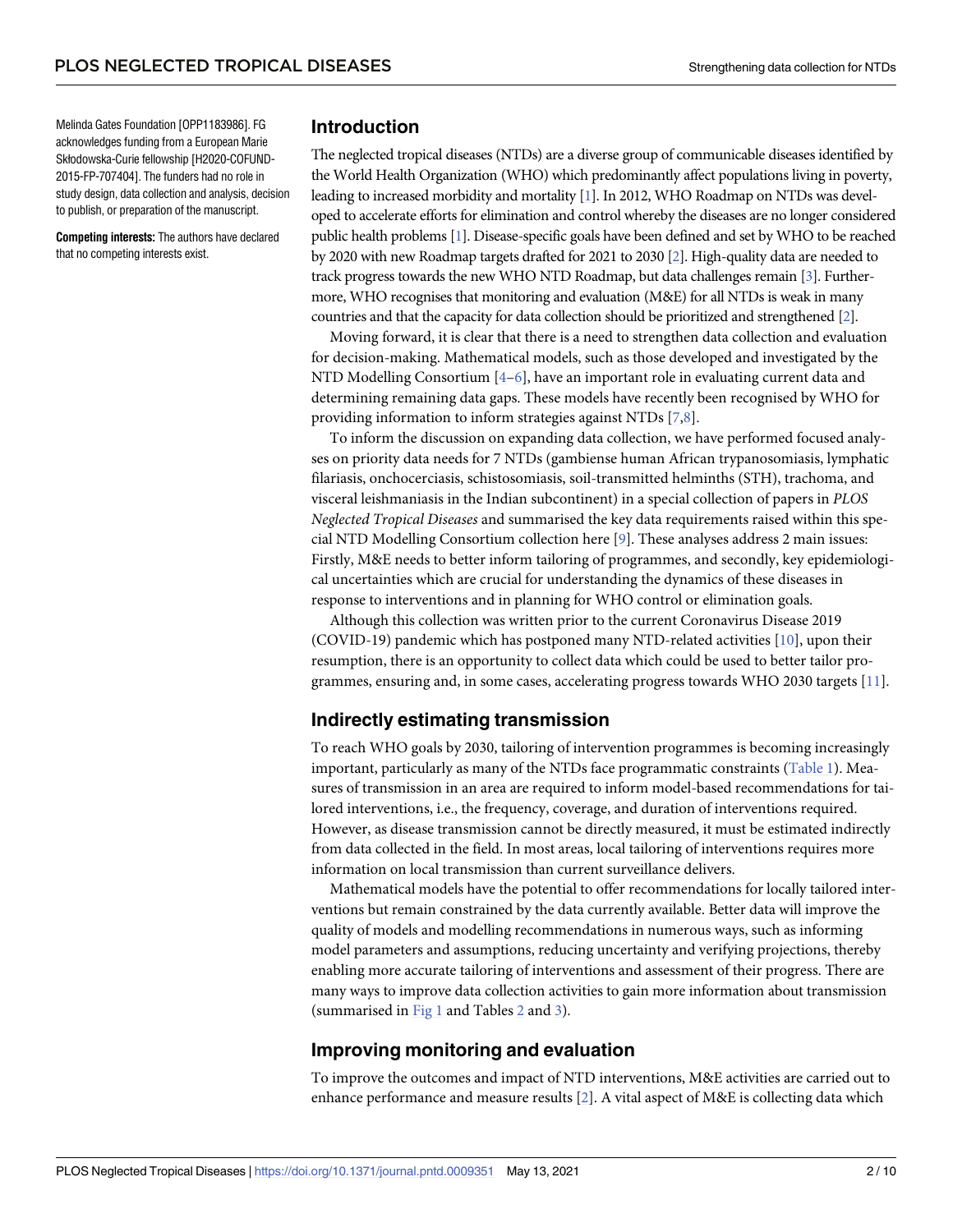| NTD and WHO target analysed in collection                                                                                                                                                                                                                           | Main mode of transmission                                                                                                                                                                                                                                       | WHO-recommended strategy                                                                                                 |
|---------------------------------------------------------------------------------------------------------------------------------------------------------------------------------------------------------------------------------------------------------------------|-----------------------------------------------------------------------------------------------------------------------------------------------------------------------------------------------------------------------------------------------------------------|--------------------------------------------------------------------------------------------------------------------------|
| Gambiense human African trypanosomiasis: Elimination of<br>transmission $[12]$                                                                                                                                                                                      | Transmitted by tsetse flies                                                                                                                                                                                                                                     | Intensified disease management via active<br>and passive case finding, followed by<br>treatment                          |
| Lymphatic filariasis (Elephantiasis): Elimination as a public<br>health problem (<1% microfilarial prevalence) [13]                                                                                                                                                 | Transmitted by mosquitoes                                                                                                                                                                                                                                       | Annual MDA                                                                                                               |
| Onchocerciasis (River blindness): Elimination of<br>transmission $[14-15]$                                                                                                                                                                                          | Transmitted by black flies                                                                                                                                                                                                                                      | Annual MDA                                                                                                               |
| Schistosomiasis (Bilharzia): Morbidity control (≤5% heavy-<br>intensity prevalence in school-aged children aged 5-14<br>years) and elimination as a public health problem $($ < 1%<br>heavy-intensity prevalence in school-aged children aged<br>5–14 years) $[16]$ | Transmitted through parasite eggs in an infected<br>individual's excreta contaminating freshwater sources.<br>Cercariae, then released by freshwater snails, penetrate the<br>skin infecting individuals during contact with the water                          | MDA once every 3 years/2 years/1 year<br>(frequency determined by the prevalence of<br>infection in school-age children) |
| STH (Intestinal helminths): Elimination as a public health<br>problem (<2% moderate-to-high intensity prevalence in<br>school-aged children aged $5-14$ years) $[17-18]$                                                                                            | Transmitted through helminth eggs in feces contaminating<br>the environment (soil). Individuals are infected through<br>the ingestion of eggs (Ascaris and Trichuris) or by walking<br>barefoot on contaminated soil (hookworm) as larvae<br>penetrate the skin | MDA once every 2 years/1 year (frequency<br>determined by the prevalence of infection in<br>school-age children)         |
| Trachoma: Elimination as a public health problem (<5%<br>prevalence of follicular trachoma in children aged 1-9<br>years) [19-20]                                                                                                                                   | Transmitted through an uncertain combination of vectors<br>and direct contact                                                                                                                                                                                   | Annual MDA                                                                                                               |
| $VL:$ <1 new VL case per 10,000 population per year at<br>subdistrict level (India and Bangladesh)/district level<br>(Nepal) [21-23]                                                                                                                                | Transmitted by sandflies                                                                                                                                                                                                                                        | Twice yearly indoor residual spraying of<br>insecticide and active case detection<br>followed by (free) VL treatment     |

#### <span id="page-2-0"></span>**[Table](#page-1-0) 1. Overview of the 7 NTDs analysed in the NTD Modelling Consortium collection [[9\]](#page-8-0).**

MDA, also referred to as preventive chemotherapy, is a large-scale periodic treatment with treatment drugs.

MDA, mass drug administration; NTD, neglected tropical disease; STH, soil-transmitted helminths; VL, Visceral leishmaniasis; WHO, World Health Organization.

<https://doi.org/10.1371/journal.pntd.0009351.t001>

can be used to assess whether interventions are on track for achieving WHO goals. To assess this and to determine areas where interventions need to be modified (e.g., intensified due to not being on track or relaxed due to being overtreated/limited resources), more information about the interventions being implemented is needed. This includes data on the population



[Fig](#page-1-0) 1. Key data required to indirectly inform transmission which feeds into and improves modelling projections allowing for **better assessment and tailoring of interventions.** WASH, water, sanitation, and hygiene.

<https://doi.org/10.1371/journal.pntd.0009351.g001>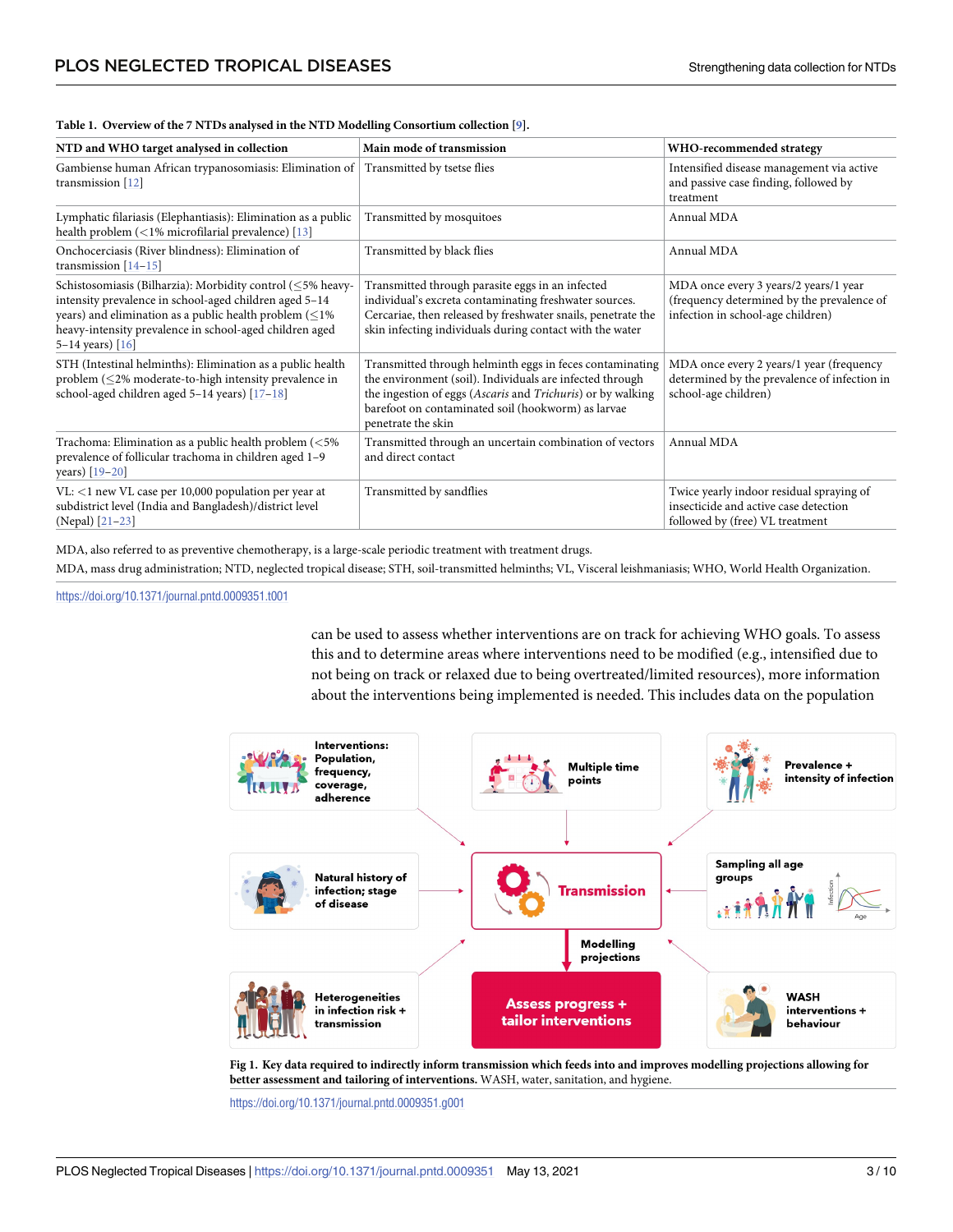| <b>NTD</b>                                              | <b>M&amp;E</b> quantity                                                                                                                                                                                                                                                                                                            | Why is it important to collect<br>this?                                                                                                                                                                                                                                                                      | How could this be measured?                                                                                                                                                                                                                                                                                                            | <b>Constraints and caveats</b>                                                                                                                                                                                                    |
|---------------------------------------------------------|------------------------------------------------------------------------------------------------------------------------------------------------------------------------------------------------------------------------------------------------------------------------------------------------------------------------------------|--------------------------------------------------------------------------------------------------------------------------------------------------------------------------------------------------------------------------------------------------------------------------------------------------------------|----------------------------------------------------------------------------------------------------------------------------------------------------------------------------------------------------------------------------------------------------------------------------------------------------------------------------------------|-----------------------------------------------------------------------------------------------------------------------------------------------------------------------------------------------------------------------------------|
|                                                         | Infection data at various time points from all age groups                                                                                                                                                                                                                                                                          |                                                                                                                                                                                                                                                                                                              |                                                                                                                                                                                                                                                                                                                                        |                                                                                                                                                                                                                                   |
| Lymphatic filariasis<br>$[13]$                          | Human infection (mf and CFA<br>prevalence) and mosquito<br>abundance surveillance data at<br>baseline, pre-and post-TAS from<br>representative/sentinel<br>monitoring sites. MDA, any<br>vector control type and coverage<br>data on these sites<br>Sequential field studies to assess<br>infection absence in mosquito<br>samples | To validate model predictions,<br>estimate breakpoints, obtain<br>better diagnostic tool<br>performance statistics, and<br>facilitate model-data based area-<br>wide freedom from infection<br>calculations. To determine<br>efficient spatially explicit<br>intervention strategies and<br>remedial options | Sampling of infection status from<br>all age groups. Vector abundance<br>data could be surveyed from<br>spatially representative sites using<br>appropriate traps or assembled<br>from corresponding malaria<br>programmes<br>Develop and use sequential<br>mosquito sampling protocols to<br>evaluate interruption of<br>transmission | Constraints with current data<br>sharing protocols. ESPEN data not<br>detailed enough. Difficult to<br>obtain samples from adults and<br>mosquito abundance data.<br>Diagnostic tool performance<br>statistics still undetermined |
| Schistosomiasis [16]                                    | Broader age-intensity of infection<br>data                                                                                                                                                                                                                                                                                         | To inform the age profile of<br>infection and to determine<br>settings where adults need to be<br>sampled in addition to SAC. To<br>determine the optimal treatment<br>strategy, i.e., whether adults need<br>to be treated in addition to SAC<br>and at what coverage levels                                | Sampling from all age groups to<br>collect intensity data, particularly<br>SAC and adults (at least at<br>baseline)                                                                                                                                                                                                                    | Difficult to obtain samples from<br>adults. Limited drug donations for<br>adults. Diagnostic tools less<br>sensitive as prevalence and<br>intensity decline                                                                       |
| VL in the Indian<br>subcontinent [21]                   | Repeated cross-sectional (or<br>longitudinal) serological and LST<br>measurements                                                                                                                                                                                                                                                  | To determine whether infection<br>rate is age dependent and to<br>model asymptomatic infection<br>dynamics more accurately. To<br>determine which interventions<br>will have the biggest impact. To<br>determine whether serological<br>assays can be used to monitor<br>progress towards elimination        | Sampling from all age groups and<br>running quantitative serological<br>assays with consistent<br>standardisation                                                                                                                                                                                                                      | Not feasible to take blood samples<br>and run serological assays at<br>population scale except in<br>research settings. A species-<br>specific LST antigen is not<br>currently produced under good<br>manufacturing practices     |
| Trachoma <sup>[19]</sup>                                | Sero-positivity status within the<br>same population<br>Longitudinal individual level<br>data on infection and TF<br>prevalence                                                                                                                                                                                                    | To help inform sero-reversion<br>and/or antibody decay rates. To<br>validate model predictions                                                                                                                                                                                                               | Repeated cross-sectional surveys<br>before, during, and after MDA.<br>TF surveillance and PCR testing of<br>individuals over time as<br>prevalence declines                                                                                                                                                                            | Surveillance is costly. Not many<br>communities are completely<br>treatment naïve<br>Requires its own individual study.<br>Hard to find areas with declining<br>prevalence that could be<br>monitored over a long period          |
| Natural history of infection                            |                                                                                                                                                                                                                                                                                                                                    |                                                                                                                                                                                                                                                                                                              |                                                                                                                                                                                                                                                                                                                                        |                                                                                                                                                                                                                                   |
| Gambiense human<br>African<br>trypanosomiasis<br>$[12]$ | Stage of disease of reported cases                                                                                                                                                                                                                                                                                                 | To better capture improvements<br>in passive case detection and to<br>reduce uncertainty in estimates of<br>subsequent reduction in<br>transmission                                                                                                                                                          | Staging is part of routine<br>screening protocols but staged<br>data are not systematically<br>recorded                                                                                                                                                                                                                                | Staging information may no<br>longer be collected if new<br>diagnostic tools and treatments<br>are stage independent                                                                                                              |
|                                                         | Heterogeneities in infection risk and transmission                                                                                                                                                                                                                                                                                 |                                                                                                                                                                                                                                                                                                              |                                                                                                                                                                                                                                                                                                                                        |                                                                                                                                                                                                                                   |
| STH [17]                                                | Prevalence distribution in each<br>IU                                                                                                                                                                                                                                                                                              | To assess whether the morbidity<br>goal has been met in an IU and to<br>determine the treatment<br>frequency required                                                                                                                                                                                        | Sampling SAC in a higher number<br>of villages/schools per IU                                                                                                                                                                                                                                                                          | Logistics and costs associated with<br>increasing the number of sentinel<br>sites (schools)                                                                                                                                       |

#### <span id="page-3-0"></span>**[Table](#page-1-0) 2. Summary of M&E data needs for 6 NTDs.**

CFA, circulating filarial antigens; ESPEN, expanded special project for elimination of NTDs; IU, implementation unit; LST, leishmanin skin test; MDA, mass drug administration; M&E, monitoring and evaluation; mf, microfilaraemia; NTD, neglected tropical disease; PCR, polymerase chain reaction; SAC, school-aged children; STH, soil-transmitted helminths; TAS, transmission assessment survey; TF, trachomatous follicular inflammation; VL, Visceral leishmaniasis.

<https://doi.org/10.1371/journal.pntd.0009351.t002>

that has been targeted, the timing and frequency of interventions, and additionally for mass drug administration (MDA) programmes, the coverage and adherence during each round of MDA ([Fig](#page-2-0) 1).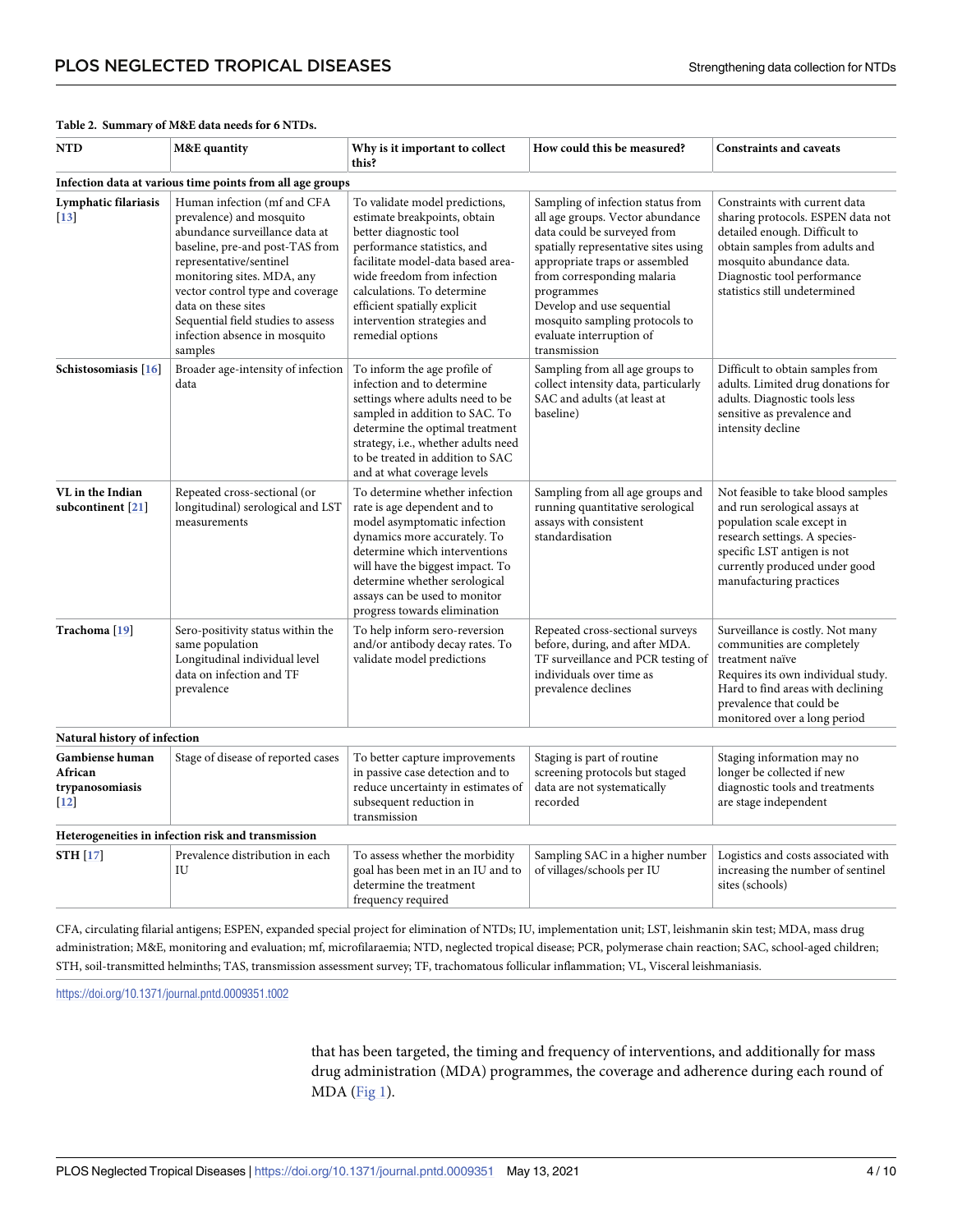| NTD                                                | Epidemiological quantity                                                                                                                                                                                                                                                                                        | Why is it important to collect<br>this?                                                                                                                                                                                                                                                                  | How could this be measured?                                                                                                                                                                                                                                                                                                                                                                                                                                                                        | <b>Constraints and caveats</b>                                                                                                                                                                                                                 |  |  |
|----------------------------------------------------|-----------------------------------------------------------------------------------------------------------------------------------------------------------------------------------------------------------------------------------------------------------------------------------------------------------------|----------------------------------------------------------------------------------------------------------------------------------------------------------------------------------------------------------------------------------------------------------------------------------------------------------|----------------------------------------------------------------------------------------------------------------------------------------------------------------------------------------------------------------------------------------------------------------------------------------------------------------------------------------------------------------------------------------------------------------------------------------------------------------------------------------------------|------------------------------------------------------------------------------------------------------------------------------------------------------------------------------------------------------------------------------------------------|--|--|
| Heterogeneities in infection risk and transmission |                                                                                                                                                                                                                                                                                                                 |                                                                                                                                                                                                                                                                                                          |                                                                                                                                                                                                                                                                                                                                                                                                                                                                                                    |                                                                                                                                                                                                                                                |  |  |
| Onchocerciasis<br>$[14]$                           | Human/blackfly mixing patterns<br>based on pre-control distribution of<br>mf intensity levels in humans<br>Mean larval infection intensity per<br>local blackfly population and the<br>size of potential human subgroups<br>linked to the same sites (e.g.,<br>fishermen near a specific fly-<br>breeding site) | Model-predicted prospects of<br>elimination through MDA strongly<br>depend on the degree of assortative<br>mixing. However, there is little<br>quantitative evidence to inform<br>elimination strategies on whether<br>and how to respond to assortative<br>mixing                                       | Sampling from diverse individuals<br>(skin snips). In settings with mf<br>prevalence <30%, high skin mf<br>density in those mf-positive (>20<br>mf/skin snip) may indicate<br>assortative mixing<br>Interviewing the local human<br>population (asking for main<br>visited locations) and catching and<br>dissecting blackflies from diverse<br>locations. Trying to link local fly<br>populations with high infection<br>intensity levels to specific human<br>subgroup(s) exposed to these flies | Difficult to quantify the extent of<br>assortative mixing. Highly<br>location-specific data and<br>entomologist expertise are<br>needed                                                                                                        |  |  |
| Onchocerciasis<br>$[15]$                           | Individual-level heterogeneity in<br>exposure to fly bites                                                                                                                                                                                                                                                      | Exposure heterogeneity has a large<br>impact on parasite resilience and is<br>currently estimated using<br>population level epidemiological<br>data                                                                                                                                                      | Development of anti-saliva<br>antibody assays for simuliids<br>(similar work done on Leishmania<br>infantum transmission in dogs)                                                                                                                                                                                                                                                                                                                                                                  | Heterogeneity in susceptibility<br>may also be expected but it is not<br>clear how to account for or<br>estimate this in the current<br>model in the context of the<br>proposed data collection                                                |  |  |
| VL in the Indian<br>subcontinent [22]              | GPS locations of VL cases/non-<br>cases, sandfly density, and infection<br>prevalence                                                                                                                                                                                                                           | To better understand the sources<br>of spatial clustering (how this<br>varies with endemicity, sandfly<br>density and infection) and better<br>predict village-level incidence. To<br>improve targeting of interventions<br>in space and time                                                            | Cross-sectional surveys of<br>endemic communities recording<br>household locations and trapping<br>flies with light traps to test them<br>for infection                                                                                                                                                                                                                                                                                                                                            | Recording GPS data for all<br>individuals and trapping and<br>testing sandflies is highly<br>resource intensive and only<br>feasible in limited research<br>settings                                                                           |  |  |
| Trachoma [20]                                      | Rate of return (growth or decay) of<br>infection post MDA and efficacy of<br>azithromycin in reducing infection<br>in an individual and a population                                                                                                                                                            | While many parameters are<br>unknown, knowledge of these two<br>alone allow forecasting with<br>different strategies                                                                                                                                                                                     | Repeated measurement of<br>infection by PCR                                                                                                                                                                                                                                                                                                                                                                                                                                                        | Heterogeneity across regions.<br>Only a few programmes are<br>experienced monitoring infection                                                                                                                                                 |  |  |
| Natural history of infection                       |                                                                                                                                                                                                                                                                                                                 |                                                                                                                                                                                                                                                                                                          |                                                                                                                                                                                                                                                                                                                                                                                                                                                                                                    |                                                                                                                                                                                                                                                |  |  |
| VL in the Indian<br>subcontinent $[23]$            | Immune status of individuals<br>(preferably longitudinal >15 years)<br>and the prevalence of ongoing<br>infection, including asymptomatic<br>infections                                                                                                                                                         | Duration of immunity is important<br>when simulating resurgence risks<br>post-elimination. Markers for<br>infection need to be identified                                                                                                                                                                | Humoral immune response to be<br>tested with DAT and cellular<br>immune response with LST. DAT<br>titres and rK39 antibody levels<br>combined with presence/absence<br>of VL symptoms as markers for<br>infection                                                                                                                                                                                                                                                                                  | The availability of LST.<br>Continuation of existing projects<br>is essential for longitudinal data.<br>Data on asymptomatic<br>infectiousness from recent<br>xenodiagnosis studies have just<br>become available [24]                         |  |  |
| WASH interventions and behaviour                   |                                                                                                                                                                                                                                                                                                                 |                                                                                                                                                                                                                                                                                                          |                                                                                                                                                                                                                                                                                                                                                                                                                                                                                                    |                                                                                                                                                                                                                                                |  |  |
| <b>STH [18]</b>                                    | Potential correlation between<br>uptake of WASH interventions and<br>pre-WASH infection levels. Load<br>and survival of eggs in the<br>environment before and during<br>WASH                                                                                                                                    | Disentangle the impact of WASH<br>interventions that reduce<br>environmental contamination<br>from those that reduce exposure to<br>the environmental reservoir of<br>infection. To better understand<br>and predict the value of WASH<br>and to determine WASH uptake<br>levels needed to scale down PC | Detailed observation and<br>documentation of WASH-related<br>behaviour                                                                                                                                                                                                                                                                                                                                                                                                                             | WASH-related behaviour is<br>difficult and expensive to<br>measure and quantify. Low<br>reliability of self-reported<br>WASH-related behaviour. Lack<br>of standardised and reproducible<br>method of measuring<br>environmental contamination |  |  |

#### <span id="page-4-0"></span>**[Table](#page-1-0) 3. Summary of epidemiological data needs for 4 NTDs.**

DAT, direct agglutination test; LST, leishmanin skin test; MDA, mass drug administration; M&E, monitoring and evaluation; mf, microfilaraemia; NTD, neglected tropical disease; PC, preventive chemotherapy; PCR, polymerase chain reaction; STH, soil-transmitted helminths; VL, Visceral leishmaniasis; WASH, water, sanitation, and hygiene.

<https://doi.org/10.1371/journal.pntd.0009351.t003>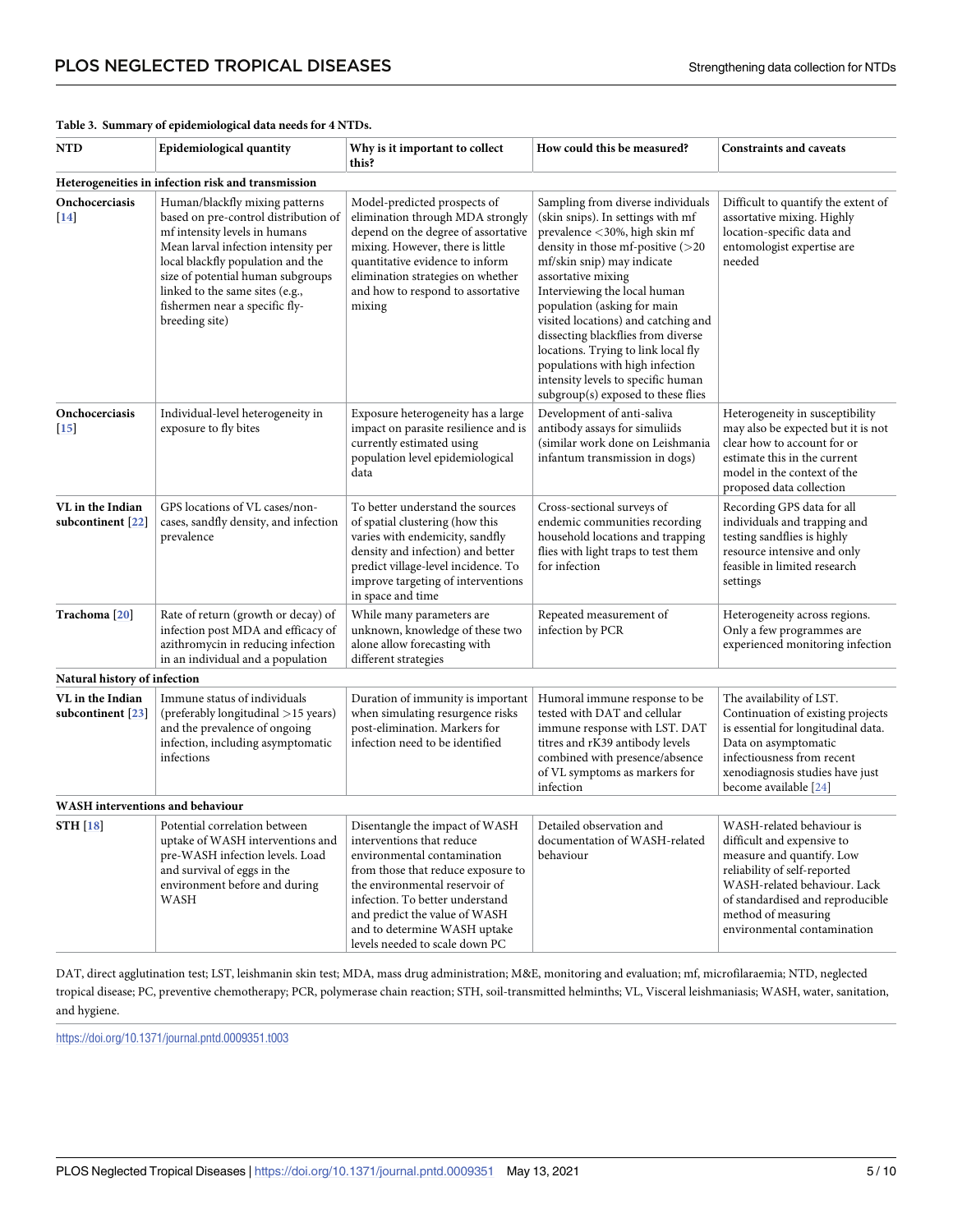<span id="page-5-0"></span>M&E data can be used to determine the optimal treatment strategy (i.e., frequency, cover-age, and duration) required in a particular location ([Table](#page-3-0) 2 and [Fig](#page-2-0) 1). To determine the specific age groups that need to be targeted in a given area, data are required to inform the age profile of infection [[13](#page-8-0),[16,21\]](#page-8-0).

To assess how infection levels are impacted following a round of treatment, and to validate model projections, data collected at multiple time points, particularly pre- and posttreatment, are informative [[13](#page-8-0),[16,19\]](#page-8-0). Furthermore, for diseases assessing the effectiveness of passive case detection, such as gambiense human African trypanosomiasis, data on the stage of the disease are needed [[12](#page-8-0)]. Where possible, collecting data at multiple time points within randomised controlled trials can provide greater insight into the impact attributable to an intervention.

It is important to note that reality cannot be perfectly observed but collecting better data and using statistical tools will improve our understanding of the underlying biological processes of interest and allow us to take these limitations into account. Diagnostic test performance adds to the complexity of prevalence measures ([Table](#page-3-0) 2). Additionally, as these diseases vary geographically, the prevalence is characterised, to various extents, by spatial heterogeneity. For example, for STH, sampling multiple villages/schools per implementation unit improves the accuracy in assessing progress towards targets [[17](#page-8-0)]. Furthermore, spatial correlation can be beneficially used to optimise survey designs and improve the accuracy of predictive risk maps [\[25\]](#page-8-0). However, geostatistical models for disease prevalence strongly rely on the quality of the underlying data, especially on the reliability of the geographical coordinates of the survey locations [[26](#page-9-0)]. Inaccuracies or incompleteness of this essential information reduces the quality of model outputs.

#### **Uncertain epidemiology—Learning more**

As these diseases are neglected, and often characterised by complicated parasite life cycles, there is limited knowledge on their epidemiology and the population biology of the parasites causing them. Modelling insights remain limited by the lack of epidemiological and field data available [\[5\]](#page-7-0). Consequently, modelling assumptions have to be made resulting in uncertainty in model recommendations. There are key areas of uncertainty where epidemiological data are required for improving our understanding of the dynamics and model parameterisation, in order to improve the robustness of model insights [\(Table](#page-4-0) 3 and [Fig](#page-2-0) 1). Although some parameters may never be estimable, there may be testable hypotheses which could inform our understanding of epidemiology.

The persistence of transmission when infection levels have been reduced through interventions is crucially dependent on heterogeneities in exposure, immunological processes, parasite aggregation, and ultimately transmission. These are very difficult to measure, even in epidemiological studies, but may be essential for achieving the long-term goals of NTD programmes. For vector-borne diseases, such as onchocerciasis and visceral leishmaniasis, human/vector mixing patterns play a role in local transmission dynamics. Hence, data on these patterns can reveal the degree of spatial clustering, assortative (nonhomogeneous) mixing and exposure heterogeneity allowing for improved prediction of village-level incidence and guidelines on spatially targeted interventions [\[14,15](#page-8-0),[22](#page-8-0)[,27\]](#page-9-0). Additionally, for visceral leishmaniasis, data on immune responses and infection combined with presence or absence of symptoms can inform the duration of immunity and identify markers for infection [[23](#page-8-0),[28](#page-9-0)]. Note that we focus on visceral leishmaniasis in the Indian subcontinent as it is believed to be entirely anthroponotic only there (i.e., humans are the only reservoir of infection) [[22](#page-8-0)].

Water, sanitation, and hygiene (WASH) interventions have played a role across many of the NTDs. However, the value of WASH has been difficult to analyse with reviews based on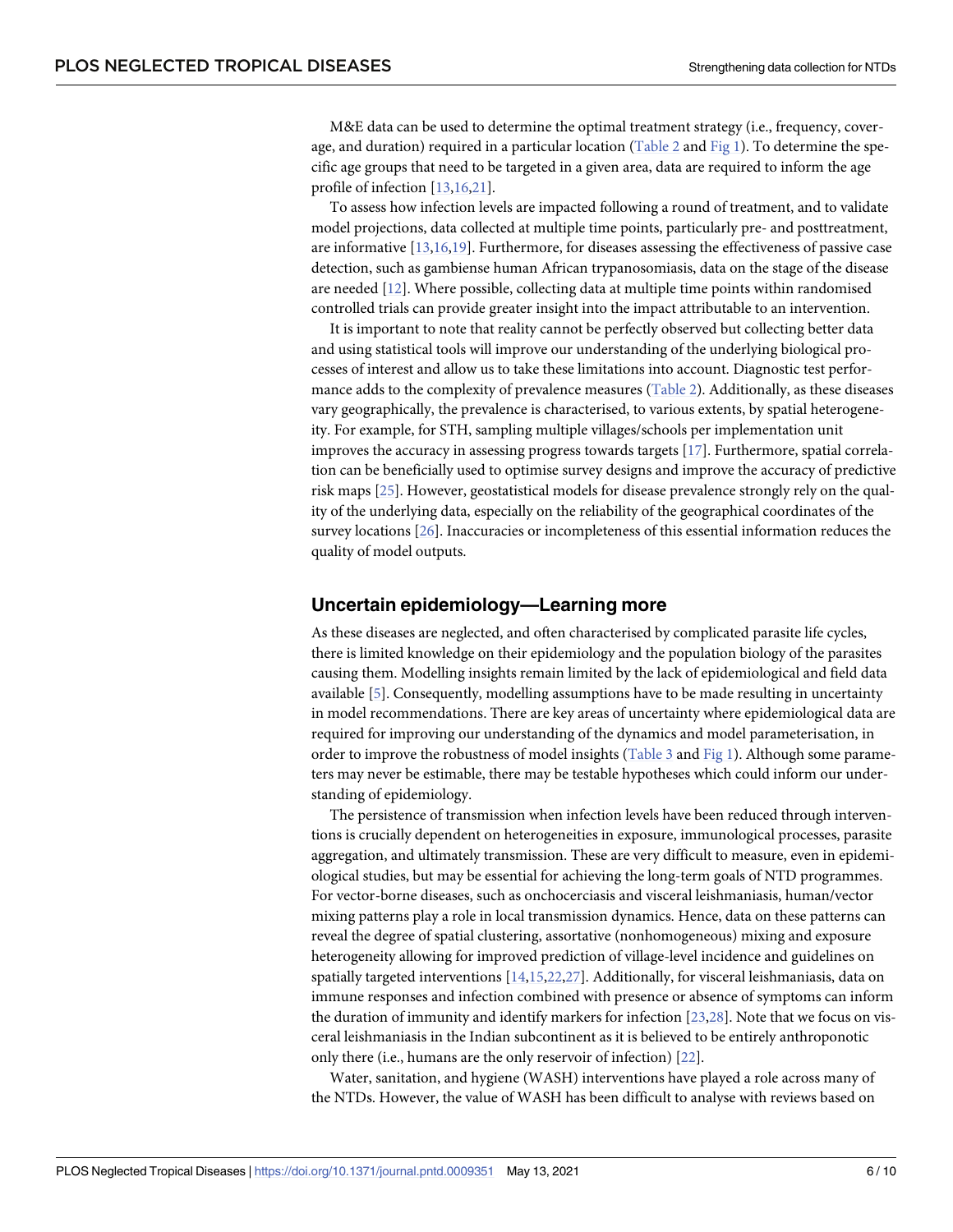<span id="page-6-0"></span>current evidence showing contrasting effects [[29](#page-9-0)–[31\]](#page-9-0). To better understand and predict the added value of WASH, detailed data on WASH-related behaviour are required, although this could be difficult to collect [\[18\]](#page-8-0) ([Table](#page-4-0) 3).

#### **Better data but at what cost?**

It is important to take into account that although there are great benefits to better data, data collection is typically limited due to various financial and programmatic constraints. Key constraints associated with obtaining data are summarised in Tables [2](#page-3-0) and [3](#page-4-0) and Fig 2.

Although it is likely to be more costly to collect the required data, this may be more costeffective in the long term as it will allow for more effective decision-making. Hence, rather than a cost, this could be viewed as an investment. As an example for schistosomiasis, new diagnostic techniques may potentially have a higher cost per test, but this may be outweighed by the long-term programmatic benefits, including being able to detect elimination and resurgence [\[32\]](#page-9-0). Furthermore, given the similarities of data needs for these diseases, integration of data collection activities across multiple NTDs could potentially reduce the total costs.

#### **Data curation, integration, and availability**

There are a variety of challenges surrounding the quality of current data, for example, data collected on paper that requires manual entry into databases can increase the risk of errors and be time-consuming. Other challenges include partial reporting whereby only a portion or summary of the data collected is made available, and the absence of standardisation and consistency of reporting both within and between countries at different time points can make the

## **Programmatic constraints**

#### Costs and difficulty associated with obtaining the required data:



**Fig 2. Programmatic constraints associated with obtaining the required M&E and epidemiological data.** M&E, monitoring and evaluation; WASH, water, sanitation, and hygiene.

<https://doi.org/10.1371/journal.pntd.0009351.g002>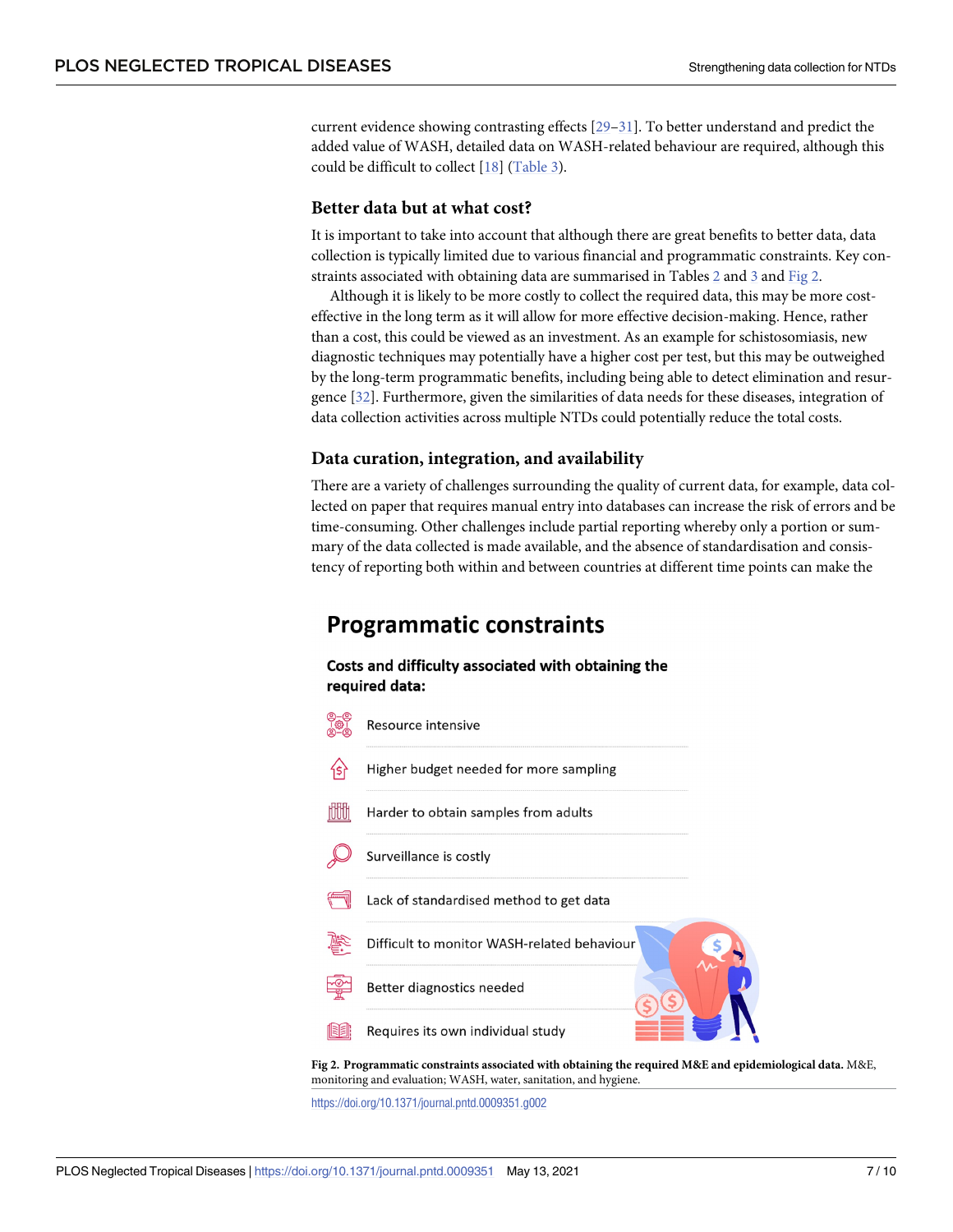<span id="page-7-0"></span>data integration process difficult often resulting in a loss of data. Hence, better data refers not only to collecting a greater quantity of data but also to improving the quality of the data and data reporting protocols. For the NTD Modelling Consortium and for the wider scientific community, data curation, integration, and availability are key. Standardising and curating data and having it available publicly would ensure that it can be utilised by the scientific community. Electronic data collection tools are paving the way forward for addressing some of these challenges [\[33–36](#page-9-0)]. Alongside this, the Findability, Accessibility, Interoperability, and Reusability (FAIR) data principles have been designed to improve scientific data management and stewardship [[37](#page-9-0)]. Publishing the models and outputs in a reproducible way is also important for driving forward progress on NTDs.

## **Conclusions**

Better M&E and epidemiological data will improve our understanding of these NTDs by leading to more informed parameter values, validated model structures, and reduced uncertainty, thereby improving the reliability of assessments of intervention programmes and modelling recommendations for tailored interventions. On the one hand, more accurate models may give us greater confidence in whether the goal of an intervention strategy will be met. On the other, they might allow us to better assess the robustness of M&E strategies, which aim to verify whether a goal has been met, after an intervention has been implemented.

Further work is needed to encourage opportunities for the integration of data collection activities across the NTDs and where possible, a wider spectrum of diseases. Additionally, once NTD programmes are able to resume following the current disruption due to COVID-19, potential synergies between the COVID-19 control efforts and NTD programmes will be important to consider [\[10](#page-8-0),[11](#page-8-0),[38\]](#page-9-0). Moving forward, as transmission declines and programmes become more tailored, such opportunities will be important as data needs will continue to grow.

#### **Acknowledgments**

We are grateful to all of the NTD Modelling Consortium members and our external collaborators for contributing to this collection. We thank Hugo Turner for helpful comments on this viewpoint. Additionally, we thank Andreia Vasconcelos for overseeing the development of this viewpoint.

#### **References**

- **[1](#page-1-0).** World Health Organization. Accelerating work to overcome the global impact of neglected tropical diseases: a roadmap for implementation. 2012 [cited 2021 Jan 30]. Available from: [https://www.who.int/](https://www.who.int/neglected_diseases/NTD_RoadMap_2012_Fullversion.pdf) [neglected\\_diseases/NTD\\_RoadMap\\_2012\\_Fullversion.pdf](https://www.who.int/neglected_diseases/NTD_RoadMap_2012_Fullversion.pdf)
- **[2](#page-1-0).** World Health Organization. Ending the neglect to attain the Sustainable Development Goals: a road map for neglected tropical diseases 2021–2030. 2020 [cited 2021 Jan 30]. Available from: [https://www.](https://www.who.int/neglected_diseases/resources/who-ucn-ntd-2020.01/en/) [who.int/neglected\\_diseases/resources/who-ucn-ntd-2020.01/en/](https://www.who.int/neglected_diseases/resources/who-ucn-ntd-2020.01/en/)
- **[3](#page-1-0).** Malecela MN. Reflections on the decade of the neglected tropical diseases. Int Health. 2019. [https://doi.](https://doi.org/10.1093/inthealth/ihz048) [org/10.1093/inthealth/ihz048](https://doi.org/10.1093/inthealth/ihz048) PMID: [31529110](http://www.ncbi.nlm.nih.gov/pubmed/31529110)
- **[4](#page-1-0).** Hollingsworth TD, Adams ER, Anderson RM, Atkins K, Bartsch S, Basa´ñez MG, et al. Quantitative analyses and modelling to support achievement of the 2020 goals for nine neglected tropical diseases. Parasit Vectors. 2015. <https://doi.org/10.1186/s13071-015-1235-1> PMID: [26652272](http://www.ncbi.nlm.nih.gov/pubmed/26652272)
- **[5](#page-5-0).** Hollingsworth TD. Counting Down the 2020 Goals for 9 Neglected Tropical Diseases: What Have We Learned From Quantitative Analysis and Transmission Modeling? Clin Infect Dis. 2018. [https://doi.org/](https://doi.org/10.1093/cid/ciy284) [10.1093/cid/ciy284](https://doi.org/10.1093/cid/ciy284) PMID: [29860293](http://www.ncbi.nlm.nih.gov/pubmed/29860293)
- **[6](#page-1-0).** Hollingsworth TD, Medley GF. Learning from multi-model comparisons: Collaboration leads to insights, but limitations remain. Epidemics. 2017. <https://doi.org/10.1016/j.epidem.2017.02.014> PMID: [28279450](http://www.ncbi.nlm.nih.gov/pubmed/28279450)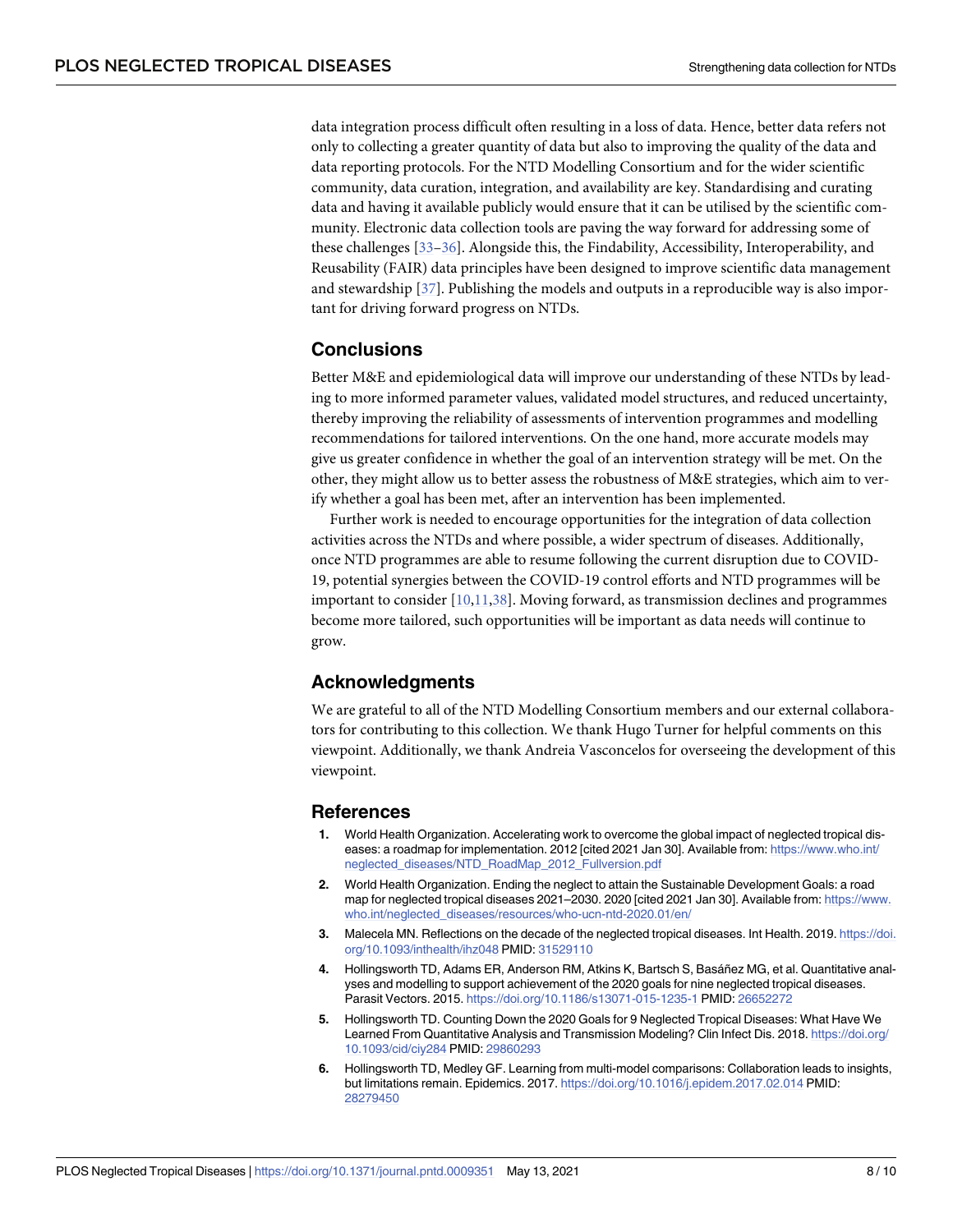- <span id="page-8-0"></span>**[7](#page-1-0).** Gates Open Research. 2030 goals for neglected tropical diseases. 2020 [cited 2020 June 11]. Available from: <https://gatesopenresearch.org/collections/ntd>
- **[8](#page-1-0).** World Health Organization. Modelling study widens viewpoints for new roadmap for neglected tropical diseases. 2019 [cited 2020 June 11]. Available from: [https://www.who.int/neglected\\_diseases/news/](https://www.who.int/neglected_diseases/news/modelling-study-widens-viewpoints-for-new-modelling-NTD-roadmap/en/) [modelling-study-widens-viewpoints-for-new-modelling-NTD-roadmap/en/](https://www.who.int/neglected_diseases/news/modelling-study-widens-viewpoints-for-new-modelling-NTD-roadmap/en/)
- **[9](#page-1-0).** PLOS Collections. NTD Modelling Consortium: Insights on data needs. 2019 [cited 2020 May 28]. Available from: <https://collections.plos.org/modellingfordata>
- **[10](#page-1-0).** World Health Organization. COVID-19: WHO issues interim guidance for implementation of NTD programmes. 2020 [cited 2020 June 11]. Available from: [https://www.who.int/neglected\\_diseases/news/](https://www.who.int/neglected_diseases/news/COVID19-WHO-interim-guidance-implementation-NTD-programmes/en/) [COVID19-WHO-interim-guidance-implementation-NTD-programmes/en/](https://www.who.int/neglected_diseases/news/COVID19-WHO-interim-guidance-implementation-NTD-programmes/en/)
- **[11](#page-1-0).** Toor J, Adams ER, Aliee M, Amoah B, Anderson RM, Ayabina D, et al. Predicted impact of COVID-19 on neglected tropical disease programmes and the opportunity for innovation. Clin Infect Dis. 2020. <https://doi.org/10.1093/cid/ciaa933> PMID: [32984870](http://www.ncbi.nlm.nih.gov/pubmed/32984870)
- **[12](#page-2-0).** Castano MS, Ndeffo-Mbah ML, Rock KS, Palmer C, Knock E, Miaka EM, et al. Assessing the impact of aggregating disease stage data in model predictions of human African trypanosomiasis transmission and control activities in Bandundu province (DRC). PLoS Negl Trop Dis. 2020. [https://doi.org/10.1371/](https://doi.org/10.1371/journal.pntd.0007976) [journal.pntd.0007976](https://doi.org/10.1371/journal.pntd.0007976) PMID: [31961872](http://www.ncbi.nlm.nih.gov/pubmed/31961872)
- **[13](#page-2-0).** Michael E, Sharma S, Smith ME, Touloupou P, Giardina F, Prada JM, et al. Quantifying the value of surveillance data for improving model predictions of lymphatic filariasis elimination. PLoS Negl Trop Dis. 2018. <https://doi.org/10.1371/journal.pntd.0006674> PMID: [30296266](http://www.ncbi.nlm.nih.gov/pubmed/30296266)
- **[14](#page-2-0).** de Vos AS, Stolk WA, de Vlas SJ, Coffeng LE. The effect of assortative mixing on stability of low helminth transmission levels and on the impact of mass drug administration: Model explorations for onchocerciasis. PLoS Negl Trop Dis. 2018. <https://doi.org/10.1371/journal.pntd.0006624> PMID: [30296264](http://www.ncbi.nlm.nih.gov/pubmed/30296264)
- **[15](#page-2-0).** Hamley JID, Milton P, Walker M, Basa´ñez MG. Modelling exposure heterogeneity and density dependence in onchocerciasis using a novel individual-based transmission model, EPIONCHO-IBM: Implications for elimination and data needs. PLoS Negl Trop Dis. 2019. [https://doi.org/10.1371/journal.pntd.](https://doi.org/10.1371/journal.pntd.0007557) [0007557](https://doi.org/10.1371/journal.pntd.0007557) PMID: [31805049](http://www.ncbi.nlm.nih.gov/pubmed/31805049)
- **[16](#page-2-0).** Toor J, Turner HC, Truscott JE, Werkman M, Phillips AE, Alsallaq R, et al. The design of schistosomiasis monitoring and evaluation programmes: The importance of collecting adult data to inform treatment strategies for Schistosoma mansoni. PLoS Negl Trop Dis. 2018. [https://doi.org/10.1371/journal.pntd.](https://doi.org/10.1371/journal.pntd.0006717) [0006717](https://doi.org/10.1371/journal.pntd.0006717) PMID: [30296257](http://www.ncbi.nlm.nih.gov/pubmed/30296257)
- **[17](#page-2-0).** Giardina F, Coffeng LE, Farrell SH, Vegvari C, Werkman M, Truscott JE, et al. Sampling strategies for monitoring and evaluation of morbidity targets for soil-transmitted helminths. PLoS Negl Trop Dis. 2019. <https://doi.org/10.1371/journal.pntd.0007514> PMID: [31242194](http://www.ncbi.nlm.nih.gov/pubmed/31242194)
- **[18](#page-2-0).** Coffeng LE, Nery SV, Gray DJ, Bakker R, de Vlas SJ, Clements ACA. Predicted short and long-term impact of deworming and water, hygiene, and sanitation on transmission of soil-transmitted helminths. PLoS Negl Trop Dis. 2018. <https://doi.org/10.1371/journal.pntd.0006758> PMID: [30522129](http://www.ncbi.nlm.nih.gov/pubmed/30522129)
- **[19](#page-2-0).** Pinsent A, Hollingsworth TD. Optimising sampling regimes and data collection to inform surveillance for trachoma control. PLoS Negl Trop Dis. 2018. <https://doi.org/10.1371/journal.pntd.0006531> PMID: [30307939](http://www.ncbi.nlm.nih.gov/pubmed/30307939)
- **[20](#page-2-0).** Lietman TM, Deiner MS, Oldenburg CE, Nash SD, Keenan JD, Porco TC. Identifying a sufficient core group for trachoma transmission. PLoS Negl Trop Dis. 2018. [https://doi.org/10.1371/journal.pntd.](https://doi.org/10.1371/journal.pntd.0006478) [0006478](https://doi.org/10.1371/journal.pntd.0006478) PMID: [30296259](http://www.ncbi.nlm.nih.gov/pubmed/30296259)
- **[21](#page-2-0).** Chapman LAC, Morgan ALK, Adams ER, Bern C, Medley GF, Hollingsworth TD. Age trends in asymptomatic and symptomatic Leishmania donovani infection in the Indian subcontinent: A review and analysis of data from diagnostic and epidemiological studies. PLoS Negl Trop Dis. 2018. [https://doi.org/10.](https://doi.org/10.1371/journal.pntd.0006803) [1371/journal.pntd.0006803](https://doi.org/10.1371/journal.pntd.0006803) PMID: [30521526](http://www.ncbi.nlm.nih.gov/pubmed/30521526)
- **[22](#page-4-0).** Chapman LAC, Jewell CP, Spencer SEF, Pellis L, Datta S, Chowdhury R, et al. The role of case proximity in transmission of visceral leishmaniasis in a highly endemic village in Bangladesh. PLoS Negl Trop Dis. 2018. <https://doi.org/10.1371/journal.pntd.0006453> PMID: [30296295](http://www.ncbi.nlm.nih.gov/pubmed/30296295)
- **[23](#page-2-0).** Bulstra CA, Le Rutte EA, Malaviya P, Hasker EC, Coffeng LE, Picado A, et al. Visceral leishmaniasis: Spatiotemporal heterogeneity and drivers underlying the hotspots in Muzaffarpur, Bihar, India. PLoS Negl Trop Dis. 2018. <https://doi.org/10.1371/journal.pntd.0006888> PMID: [30521529](http://www.ncbi.nlm.nih.gov/pubmed/30521529)
- **[24](#page-4-0).** Singh OP, Tiwary P, Kushwaha AK, Singh SK, Singh DK, Lawyer P, et al. Xenodiagnosis to evaluate the infectiousness of humans to sandflies in an area endemic for visceral leishmaniasis in Bihar, India: a transmission-dynamics study. Lancet. 2021. <https://doi.org/10.1016/S2666-5247>(20)30166–X
- **[25](#page-5-0).** Fronterre C, Amoah B, Giorgi E, Stanton MC, Diggle PJ. Design and Analysis of Elimination Surveys for Neglected Tropical Diseases. J Infect Dis. 2020. <https://doi.org/10.1093/infdis/jiz554> PMID: [31930383](http://www.ncbi.nlm.nih.gov/pubmed/31930383)